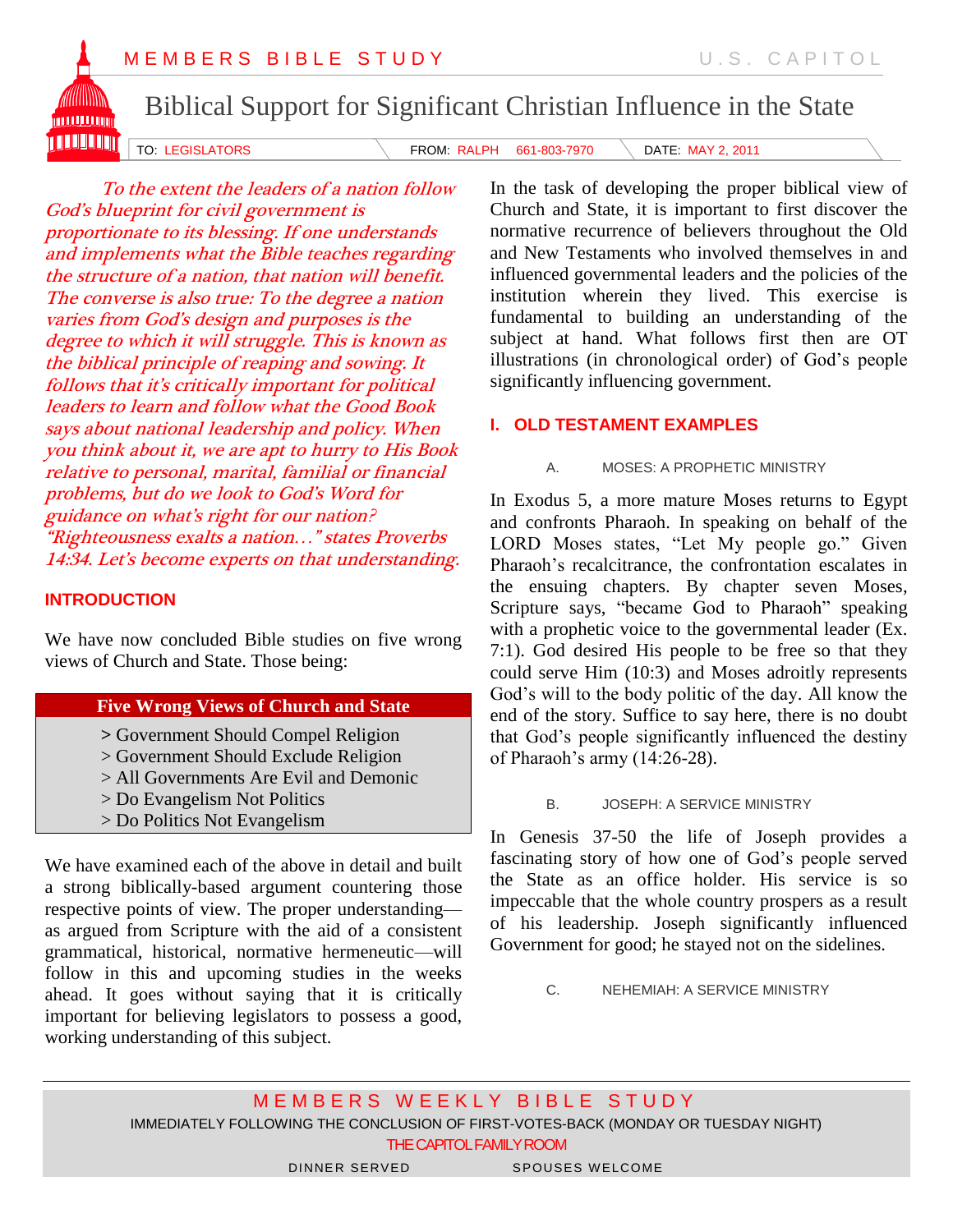

Nehemiah was the cupbearer to King Artexerxes of Persia. Likened to Joseph, he had curried so much favor by serving the secular governmental leader that the King granted Nehemiah his request to take a leave of absence and go and rebuild the walls of Jerusalem (2:4-6; 17-18). Nehemiah as it turns out became a great political leader as he gives himself to the task of leading the rebuild and masterfully dealing with the many detractors of the project (2: 19; 4:7; 6:2; 6:16). His service in Government benefitted not only the secular King from where he came, but his own people.

#### D. MORDECAI: A PROPHETIC MINISTRY

In the Book of Esther, God uses His servant Mordecai (4:5; cf. 4:13-14) to counter the governmental authorities who wanted to annihilate the people of God (3:13). Likened to the Moses account, God used one of His own to save His own from a ruthless governmental leader. One can easily conclude that Mordecai freely engaged in influencing policy.

#### E. DANIEL: A SERVICE AND PROPHETIC MINISTRY

Daniel exercised a significant influence over the Babylonian Empire and King Nebuchadnezzar. States Daniel in Daniel 4:27,

# Therefore, O king, may my advice be pleasing to you: break away now from your sins by doing righteousness and from your iniquities by showing mercy to the poor, in case there may be a prolonging of your prosperity.

Daniel's voice to the nation is prophetically bold. Here he instructs the world's most powerful leader as to how God would have him run his country. Daniel was a determinative influence on policy, and his policies were biblically based.

#### F. JONAH: AN EVANGELISTIC MINISTRY

This four-chapter book of the OT reveals God's ministry plan for His reluctant servant. After taking the long-about way to his destiny, Jonah leads the King of

Ninevah to repentance and faith in Yahweh (3:2-9). Such evangelization changed the course of the nation (3:10)!

G. MANY OTHERS

Other OT servants of God applied God's principles to State leaders. Note Isaiah 13-23; Jeremiah 46-51; Ezekiel 25-32, Amos 1-2; Obadiah; Nahum; Habakkuk 2; and Zephaniah 2. Many examples of this exist throughout the OT Scriptures. Summarily we learn from these accounts that

# **GOD EXPECTS HIS WAYS TO BE IMPLEMENTED BY ALL STATE LEADERS— AND HE TASKS HIS OWN WITH THE RESPONSIBILITY OF DELIVERING HIS MESSAGE TO THEM BY WORD AND DEED.**

These OT accounts provide wonderful insights as to the way God goes about things. It follows then that government involvement by believers is therefore necessary in order to achieve this revealed economy.

This cursory inductive survey of specific OT saints who were called to the political arena unveils an additional important observation: As indicated in the aforementioned outline captions there exists at least three primary callings relative to the believer's role in influencing Government: Some are called to *serve*, while others are called to *admonish*, still others are called to *evangelize*. The balanced Christian approach—the view that Church leaders need embrace today—should therefore be to acknowledge the importance of each role, versus holding to one as being superior to the others (cf. 1 Cor. 12:4-5; 12-27).

### **II. NEW TESTAMENT EXAMPLES**

Similar illustrations of particular people of God possessing prophetic, service and evangelistic ministries to governmental leaders are evident in the NT. Wherein the overabundance of illustrations relate to the ministry of evangelism (in the book of Acts there are numerous narrative illustrations of Paul converting governmental-related individuals) the scrutinizing question in theological debate today is whether or not the NT provides illustrations of any of the other two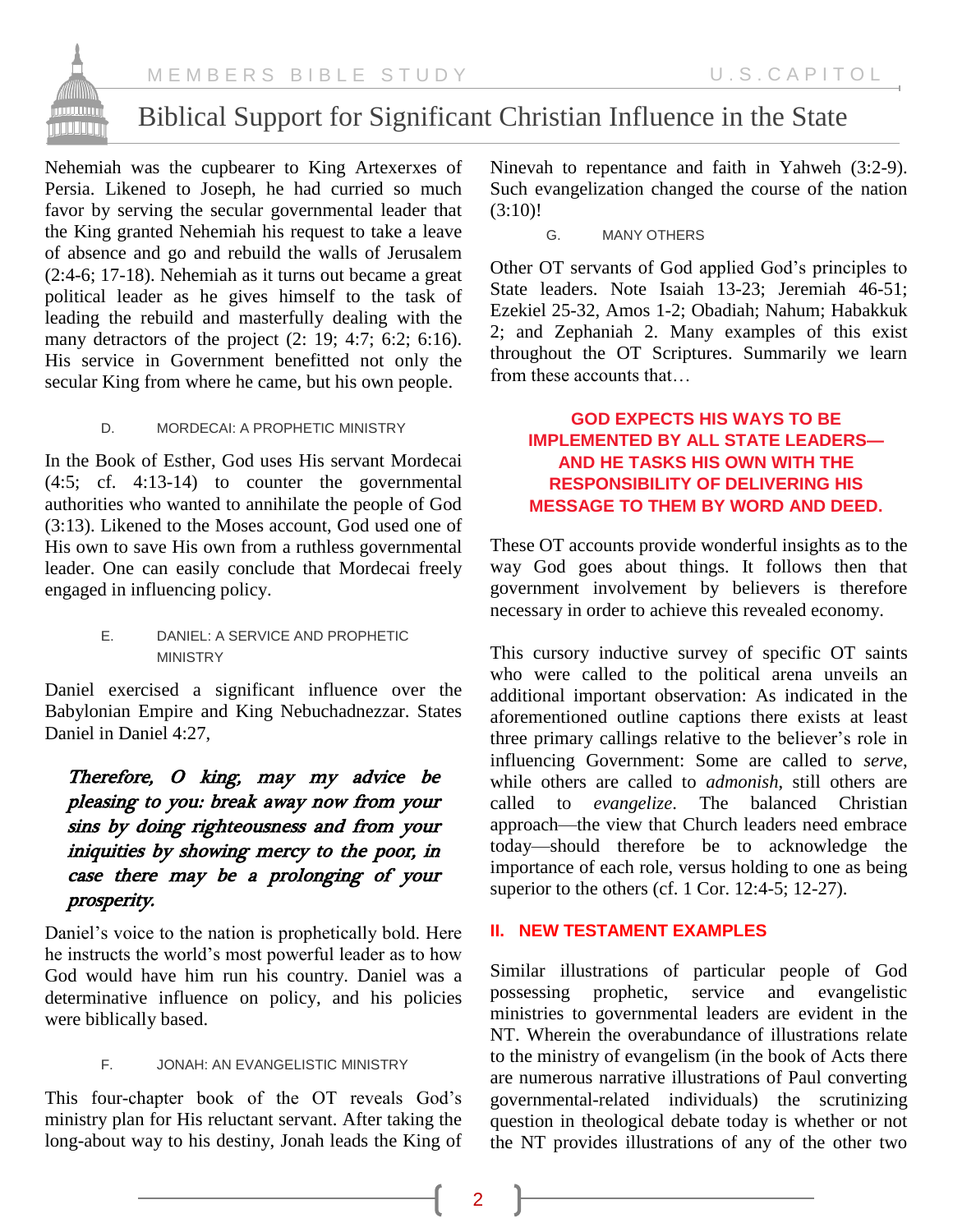

# Biblical Support for Significant Christian Influence in the State

aforementioned categories: Service and prophesy. In that Luke is addressing both of his Bible books to "most excellent Theophilus" in the Gospel of Luke (1:1-4) and in the Book of Acts (1:1) who by title is a governmental leader, one can reason that Luke herein exemplifies *service* to a governmental leader. The question then narrows to this: Are there any NT illustrations of prophetic ministry to governing leaders? What follows are two:

> A. JOHN THE BAPTIST: A PROPHETIC MINISTRY

So with many other exhortations he preached the gospel to the people. <sup>19</sup> But when Herod the tetrarch was reprimanded by him because of Herodias, his brother's wife, and because of all the wicked things which Herod had done, <sup>20</sup> Herod also added this to them all: he locked John up in prison.

The inference, with the aid of the OT patterning relative to the same, is that John the Baptist also spoke about what was morally right and wrong with the whole of Herod's life. That would seem to encompass his policies as a governmental leader as well because John spoke to him about "*all* the wicked things [he] had done" (emphasis mine). "All" is expansive, suggesting the inclusion of matters over and above personal, spiritual life. Note lastly the cost in this case of being an influence in Government; it cost John his life. How high of a personal price are we willing to pay today to influence for good the direction of our Government?

> B. PAUL: AN EVANGELISTIC AND PROPHETIC MINISTRY

Reference to Paul's enormous evangelistic ministry to governmental-related people in the Book of Acts has already been noted. Now, as it relates to his ministry of admonition (or prophesy) note Acts 24:24-25:

But some days later Felix arrived with Drusilla, his wife who was a Jewess, and sent for Paul and heard him speak about faith in

Christ Jesus. <sup>25</sup> But as he was discussing righteousness, self-control and the judgment to come, Felix became frightened and said, "Go away for the present, and when I find time I will summon you."

The Roman governmental leader named Felix heard the Apostle Paul speak not only about "faith in Jesus Christ" but he also spoke to Felix about "righteousness, self-control and the judgment to come." Classic NT evangelistic technique is on display here: To illustrate to an individual their need for Christ one kindly needs to point out their sin: Seeing one's sin reveals one's need for a Savior; one leads to another. It is therefore not a stretch to assume that what is meant here by what is said is that Paul was pointing out to Felix his vast moral deficiencies, which would include his governing policies.Why? In order to illuminate Felix's conscience relative to his need for salvation in Christ. Further, in light of all the other prophetic illustrations of Scripture previously seen, "it would be an artificial restriction on the meaning of the text to suppose that Paul only spoke with Felix about his private life and not about his actions as a Roman Governor."<sup>1</sup>

These Old and New Testament illustrations of God's individuals impacting Government make it clear that…

# **IT IS NORMATIVE FOR GOD'S CALLED-OUT-ONES TO BRING SIGNIFICANT GODLY INFLUENCE ON GOVERNING LEADERS**

Influencing government for good via the inculcation of biblical truth through the mediums and ministries of prophesy, service and evangelism are the patterns and categories of acceptable involvement that all believers should wholeheartedly attempt today.

# **III. ROMANS 13 AND 1 PETER 2**

Romans and First Peter contain the two major NT instructional passages relative what God expects from government and government leaders. Given their existence in the whole counsel of God, how is a governmental leader to know what the Good Book says regarding them if all believers shirked all influence on